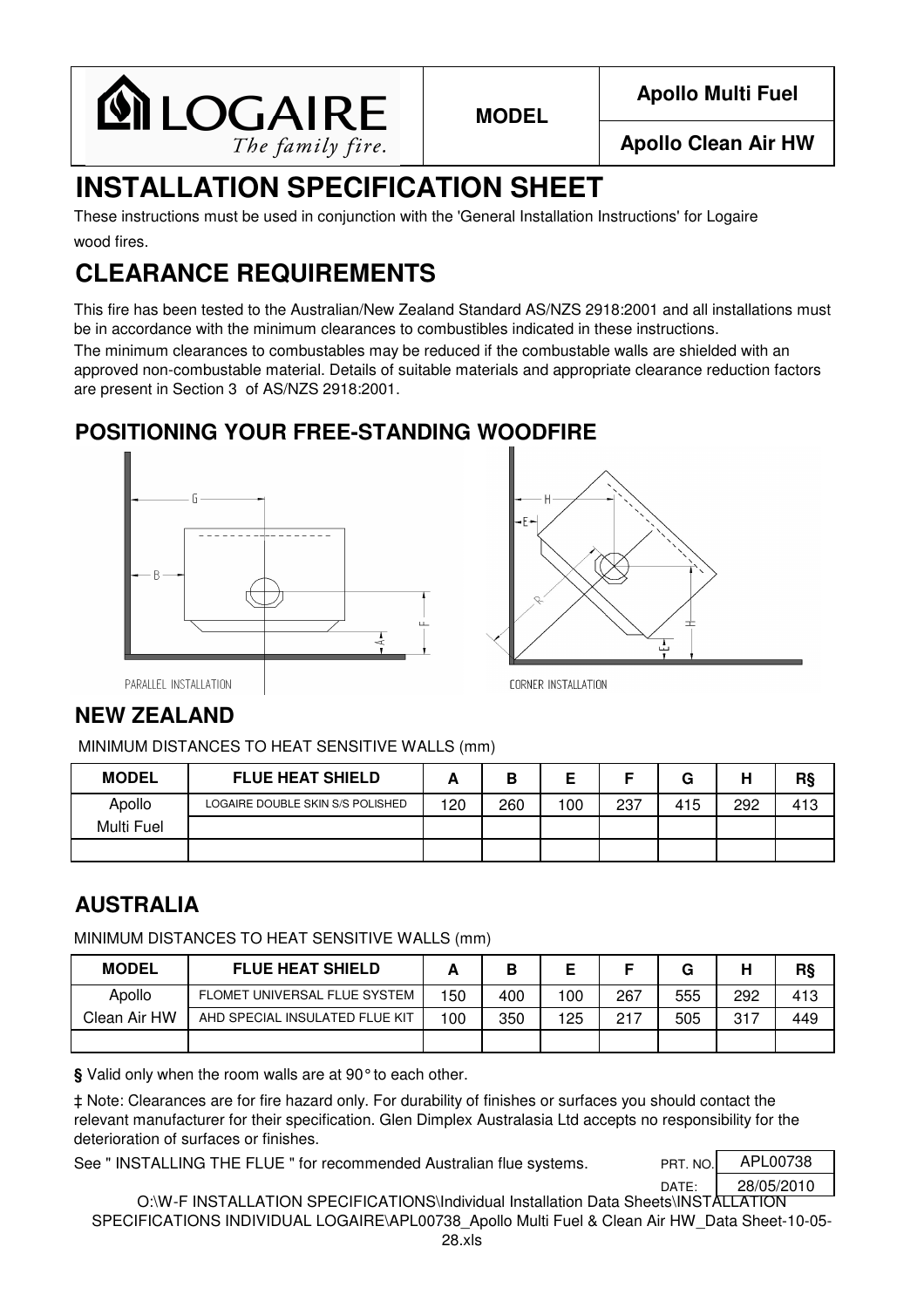## **PARALLEL INSTALLATION FLOOR PROTECTOR (Hearth) REQUIREMENTS**

MINIMUM FLOOR PROTECTOR DIMENSIONS IN mm



# DIMENSIONS IN THE TABLE ARE VALID ONLY WHEN THE FIRE IS EXACTLEY AT ITS MINIMUM ALLOWABLE WALL CLEARANCE.

#### **NEW ZEALAND**

| <b>MODEL</b> | <b>Flue</b><br>Shield | <b>Floor</b><br>Protector<br>height | A#  | C#  | D   | Е   |     | ν   | K#  | P <sub>2</sub> | <b>P3</b> | W   | <b>Floor Protector</b><br>Type Ø |
|--------------|-----------------------|-------------------------------------|-----|-----|-----|-----|-----|-----|-----|----------------|-----------|-----|----------------------------------|
| Apollo       | $\star$               |                                     | 120 | 300 | 153 | 237 | 315 | 615 | 930 | 510            | 117       | 310 | <b>INSULATING</b>                |
| Multi Fuel   |                       |                                     |     |     |     |     |     |     |     |                |           |     |                                  |
|              |                       |                                     |     |     |     |     |     |     |     |                |           |     |                                  |
|              |                       |                                     |     |     |     |     |     |     |     |                |           |     |                                  |

Logaire double skin S/S polished 1200 mm shield

#### **AUSTRALIA -** ALL WITH FLUE HEATSHIELD

| <b>Flue</b><br><b>Shield</b> | <b>Floor</b><br><b>Protector</b><br>height | A#  | C#  | D                             | E   |     | u   | K#  | P <sub>2</sub> | P <sub>3</sub> | W   | <b>Floor Protector</b><br>Type Ø |
|------------------------------|--------------------------------------------|-----|-----|-------------------------------|-----|-----|-----|-----|----------------|----------------|-----|----------------------------------|
| *                            |                                            | 150 | 300 | 153                           | 267 | 315 | 615 | 960 | 510            | 117            | 310 | <b>ASH TYPE</b>                  |
| $***$                        |                                            | 100 | 300 | 153                           | 217 | 315 | 615 | 910 | 510            | 117            | 310 | <b>ASH TYPE</b>                  |
|                              |                                            |     |     |                               |     |     |     |     |                |                |     |                                  |
|                              |                                            |     |     |                               |     |     |     |     |                |                |     |                                  |
|                              |                                            |     |     | FLOMET UNIVERSAL FULLE OVOTEM |     |     |     |     |                |                |     |                                  |

FLOMET UNIVERSAL FLUE SYSTEM

AHD SPECIAL INSULATED FLUE KIT

Ø for minimum constructional requirements see general installation instructions.

**#** Valid only when the fire is exactly at its minimum allowable wall clearance.

NOTE: Where a fan is being fitted, you may prefer to increase the 'A' dimension to 100 mm to provide easier access for servicing. If so, the amount you add to 'A' to bring it to 100 mm must also be added to the 'C' and 'S' dimensions.

O:\W-F INSTALLATION SPECIFICATIONS\Individual Installation Data Sheets\INSTALLATION SPECIFICATIONS INDIVIDUAL LOGAIRE\APL00738 Apollo Multi Fuel & Clean Air HW Data Sheet-10-05-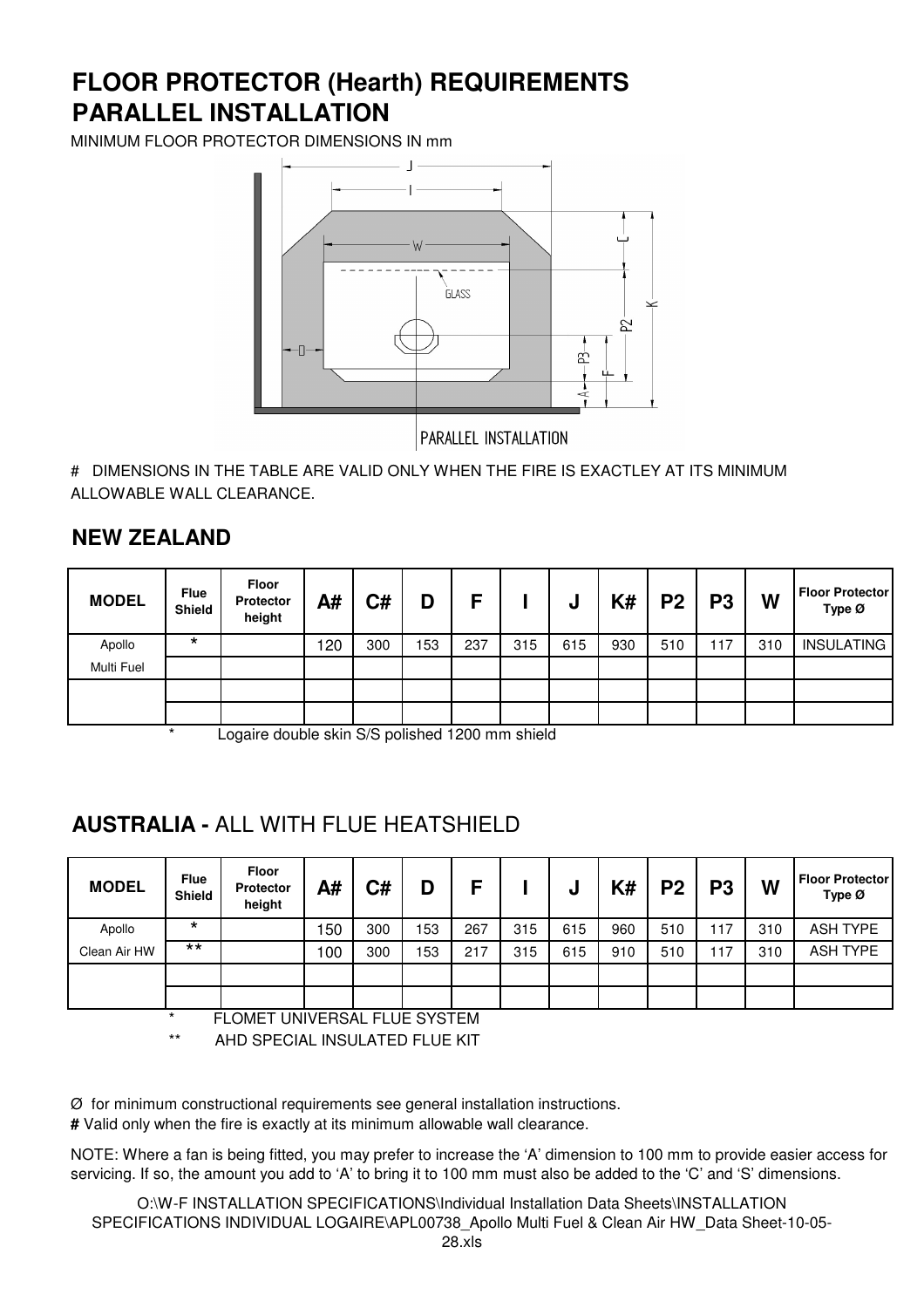## **FLOOR PROTECTORS (Hearth) REQUIREMENTS CORNER INSTALLATION**

MINIMUM FLOOR PROTECTOR DIMENSIONS IN mm



# DIMENSIONS IN THE TABLE ARE VALID ONLY WHEN THE FIRE IS EXACTLEY AT ITS MINIMUM ALLOWABLE WALL CLEARANCE.

#### **NEW ZEALAND**

| <b>MODEL</b>         | <b>Flue</b><br><b>Shield</b> | <b>Floor Protector Distance</b><br>above Floor | ⌒<br>u | Е   | H#  | L#   | M#  | N   | R#  | <b>FLOOR</b><br><b>PROTECTOR</b> |
|----------------------|------------------------------|------------------------------------------------|--------|-----|-----|------|-----|-----|-----|----------------------------------|
| Apollo Multi<br>Fuel |                              |                                                | 300    | 100 | 292 | 1106 | 894 | 693 | 413 | <b>INSULATING</b>                |
|                      |                              |                                                |        |     |     |      |     |     |     |                                  |
|                      |                              |                                                |        |     |     |      |     |     |     |                                  |
|                      |                              |                                                |        |     |     |      |     |     |     |                                  |

Logaire double skin S/S polished 1200 mm shield

#### **AUSTRALIA**

| <b>MODEL</b> | <b>Flue</b><br><b>Shield</b> | <b>Floor Protector Distance</b><br>above Floor | C   | Е   | H#  | L#   | M#  | N   | R#  | <b>FLOOR</b><br><b>PROTECTOR</b> |
|--------------|------------------------------|------------------------------------------------|-----|-----|-----|------|-----|-----|-----|----------------------------------|
| Apollo       | $\star$                      |                                                | 300 | 100 | 292 | 1106 | 894 | 693 | 413 | <b>ASH TYPE</b>                  |
| Clean Air HW | $***$                        |                                                | 300 | 125 | 317 | 1142 | 919 | 693 | 449 | <b>ASH TYPE</b>                  |
|              |                              |                                                |     |     |     |      |     |     |     |                                  |
|              |                              |                                                |     |     |     |      |     |     |     |                                  |
|              | $\star$                      | FLOMET UNIVERSAL FLUE SYSTEM                   |     |     |     |      |     |     |     |                                  |

AHD SPECIAL INSULATED FLUE KIT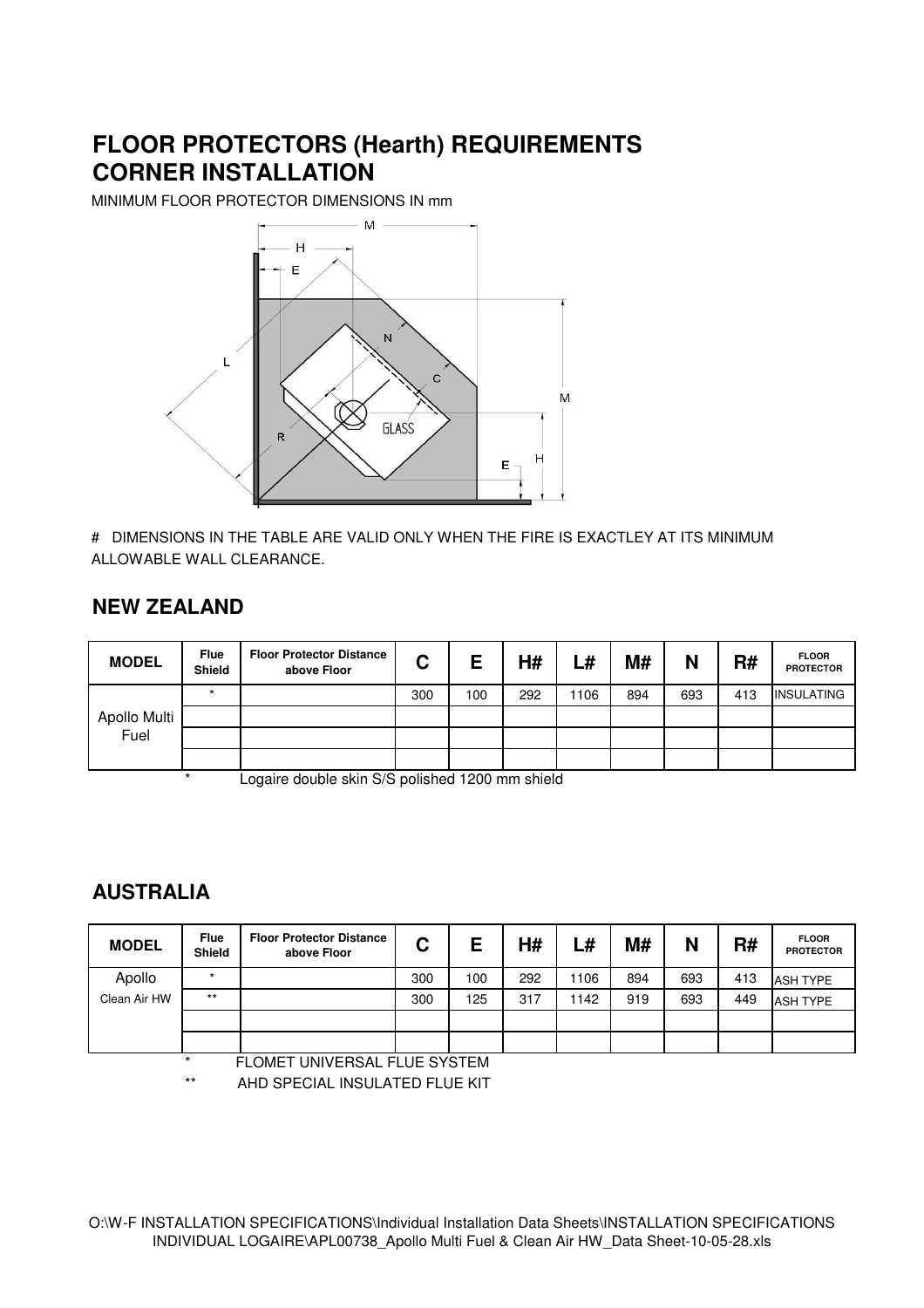#### **FREE STANDING FIRE DIMENSIONS**



**REAR VIEW** 

SIDE VIEW

| <b>MODEL</b>         | P1  | P3  | Н   | W   | S1 | S <sub>2</sub>           | S <sub>3</sub> | S <sub>4</sub> |
|----------------------|-----|-----|-----|-----|----|--------------------------|----------------|----------------|
| Apollo Multi Fuel    | 525 | 117 | 870 | 310 | -  | $\overline{\phantom{a}}$ | 100            | 625            |
| <b>High Pedestal</b> |     |     |     |     |    |                          |                |                |
| Apollo Multi Fuel    | 525 | 117 | 760 | 310 | -  |                          | 100            | 515            |
| Medium Pedestal      |     |     |     |     |    |                          |                |                |
| Apollo Multi Fuel    | 525 | 117 | 625 | 321 | -  | $\overline{\phantom{0}}$ | 100            | 380            |
| Low Pedestal         |     |     |     |     |    |                          |                |                |

| <b>MODEL</b>         |         | P1  | P <sub>3</sub> | Η   | W   | S <sub>1</sub> | <b>S2</b> | S <sub>3</sub> | S <sub>4</sub> |
|----------------------|---------|-----|----------------|-----|-----|----------------|-----------|----------------|----------------|
| Apollo Multi Fuel    | $\star$ | 525 | 117            | 870 | 310 |                |           | 100            | 625            |
| <b>High Pedestal</b> | $***$   | 525 | 117            | 870 | 310 |                |           | 100            | 625            |
| Apollo Multi Fuel    | $\star$ | 525 | 117            | 760 | 310 |                |           | 100            | 515            |
| Medium Pedestal      | $***$   | 525 | 117            | 760 | 310 |                |           | 100            | 515            |
| Apollo Multi Fuel    | $\star$ | 525 | 117            | 625 | 310 |                |           | 100            | 380            |
| Low Pedestal         | $***$   | 525 | 117            | 625 | 310 |                |           | 100            | 380            |